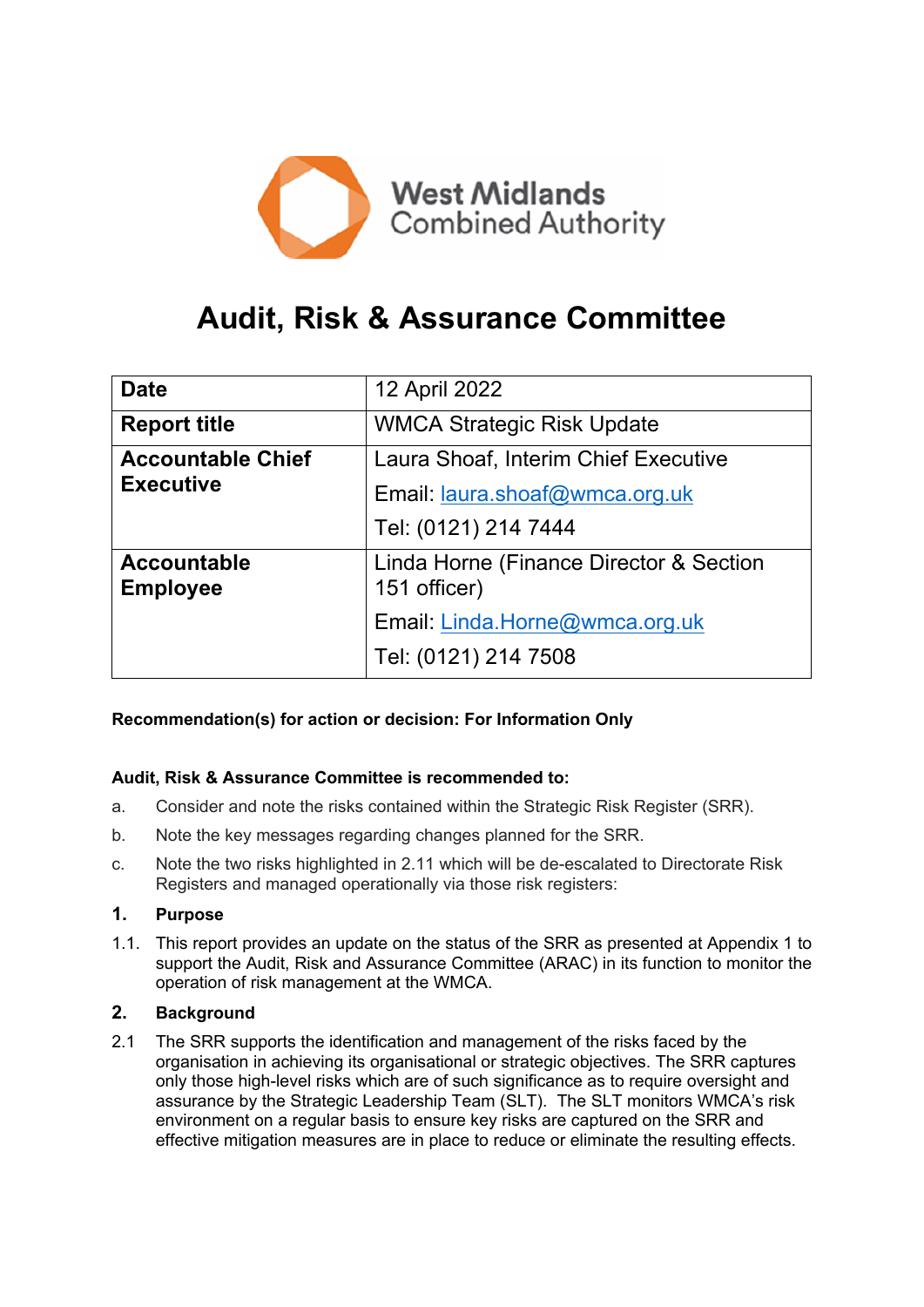- 2.2 This paper and the Risk Update at Appendix 2 reflects risk owners' review of the SRR in January / February and discussion at the SLT meeting on 23rd March.
- 2.3 The SRR was updated to reflect the risk position in January / February; updates are shown in red text to aid identification. The register contains 22 strategic level risks, including those resulting from the Covid 19 pandemic, however given the timing of its production it does not reflect any new risks, or the effect on existing risks, arising out of the conflict in Ukraine.
- 2.4 We have reviewed and assessed the economic, financial, commercial, and contractual risks associated with the conflict in Ukraine, resulting in the development of the briefing note at Appendix 3. Any emerging financial pressures, particularly in relation to capital delivery and operational costs relating to pay, prices and utilities will be closely monitored and reported through the Authority financial monitoring report. We can confirm that the Authority has no investments or contractual ties to any Russian based companies or direct supply chain connections.
- 2.5 In addition, following the National Cyber-Security Centre's announcement of a heightened cyber threat to the UK, and encouragement to organisations to bolster their online defences, we will be revising the SRR to reflect both this advice and our response.
- 2.6 **Issues Log** The ARAC will wish to note that one risk has materialised, *Metro - 2GT fleet crack propagation (Suspension of all services from 13 November)* and this is now included in the Issues Log (Appendix 4). This has been revised to reflect recent events when new bodywork cracks were identified.
- 2.7 **High Risks -** The SLT agreed that having now materialised twice, the *Metro - 2GT fleet crack propagation* risk should remain open but will be revised to reflect a wider strategic risk of *Tram availability to operate the network*. Separate from the Metro risk, the register records two further risks with the highest possible residual score of 25:

*Financial Assumptions of the Investment Programme & Covid 19 effects and response to risk*, and

*External Factors*

And a further six risks with a residual high-risk score:

*Data Protection & Protective Security*

*Stakeholder & Political Relations*

*Capacity and Capability & Covid 19 effects and response to risk* 

*Longer term economic impact of Covid-19 on bus service provision*

*Commerciality & Covid 19 effects and response to risk*

*Financial resilience of WMCA to absorb fiscal shocks*

These risks have not seen any change in risk assessment since July 2021, apart from *Financial resilience of WMCA to absorb fiscal shocks* which had some revision in November 2021.

In discussing these risks, the SLT made two observations

*Capacity and Capability & Covid 19 effects and response to risk* The SLT asked that the risk be revised to reflect possible post-pandemic recruitment and retention concerns.

*Longer term economic impact of Covid-19 on bus service provision* The SLT asked that the risk be expanded beyond bus service provision to reflect any evidence of possible longer term economic effects on Public Transport provision more generally.